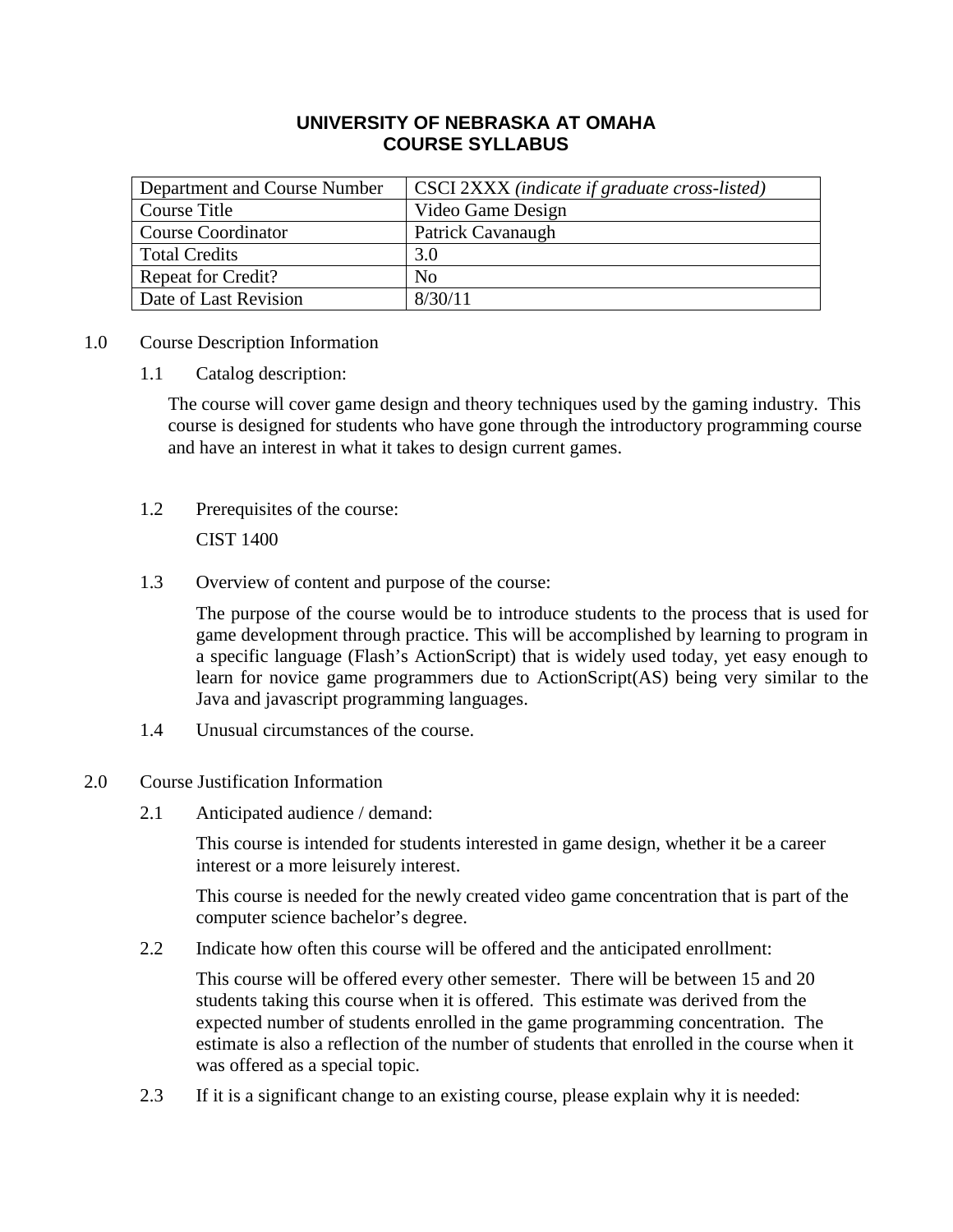- 3.0 List of performance objectives stated in learning outcomes in a student's perspective:
	- 3.1 Students will learn the techniques necessary to program in AS, and demonstrate their knowledge through coding assignments.
	- 3.2 Students will demonstrate basic software development techniques.
	- 3.3 Students will demonstrate basic graphical user interface techniques.
	- 3.4 Students will be able to create a working user interface.
	- 3.5 Students will gain a better understanding, and an ability to use in a practical environment, the concept of object oriented programming.
	- 3.6 Students will gain a working knowledge of the Flash Integrated Development Environment.
- 4.0 Content and Organization Information
	- 4.1 List the major topics central to this course:
		- 4.1.1 Elements of Gameplay (3.3 hours lecture, 1.6 hours discussion)
		- 4.1.2 Overview of Flash environment(2.5 hours lecture)
		- 4.1.3 Game Analysis (1.25 hours lecture, 1.25 hours discussion)
		- 4.1.4 Differences between AS and Java(5 hours lecture)
		- 4.1.5 Documentation for Games(2.5 hours lecture)
		- 4.1.6 MovieClips and Buttons(2.5 hours lecture)
		- 4.1.7 Level Design (5 hours lecture)
		- 4.1.8 Artificial Intelligence (5 hours lecture)
		- 4.1.9 Adding Sound (5 hours lecture)
		- 4.1.10 Final Project Touch-ups and Demonstrations (5 hours discussion)
- 5.0 Teaching Methodology Information
	- 5.1 Methods:

The material is taught through lectures, readings, presentations, projects, and in class examples.

5.2 Student role:

Students will be expected to; complete all programming assignments, complete reading assignments, complete a semester project, and create and deliver presentations.

- 6.0 Evaluation Information
	- 6.1 Describe the typical types of student projects that will be the basis for evaluating student performance:

Evaluation will be based primarily on student work. Students will be required to create small examples of material learned, such as small AS programming assignments to ensure understanding of Flash and AS. Students will complete a semester long project that will entail using all concepts learned in the class to create a full two-dimensional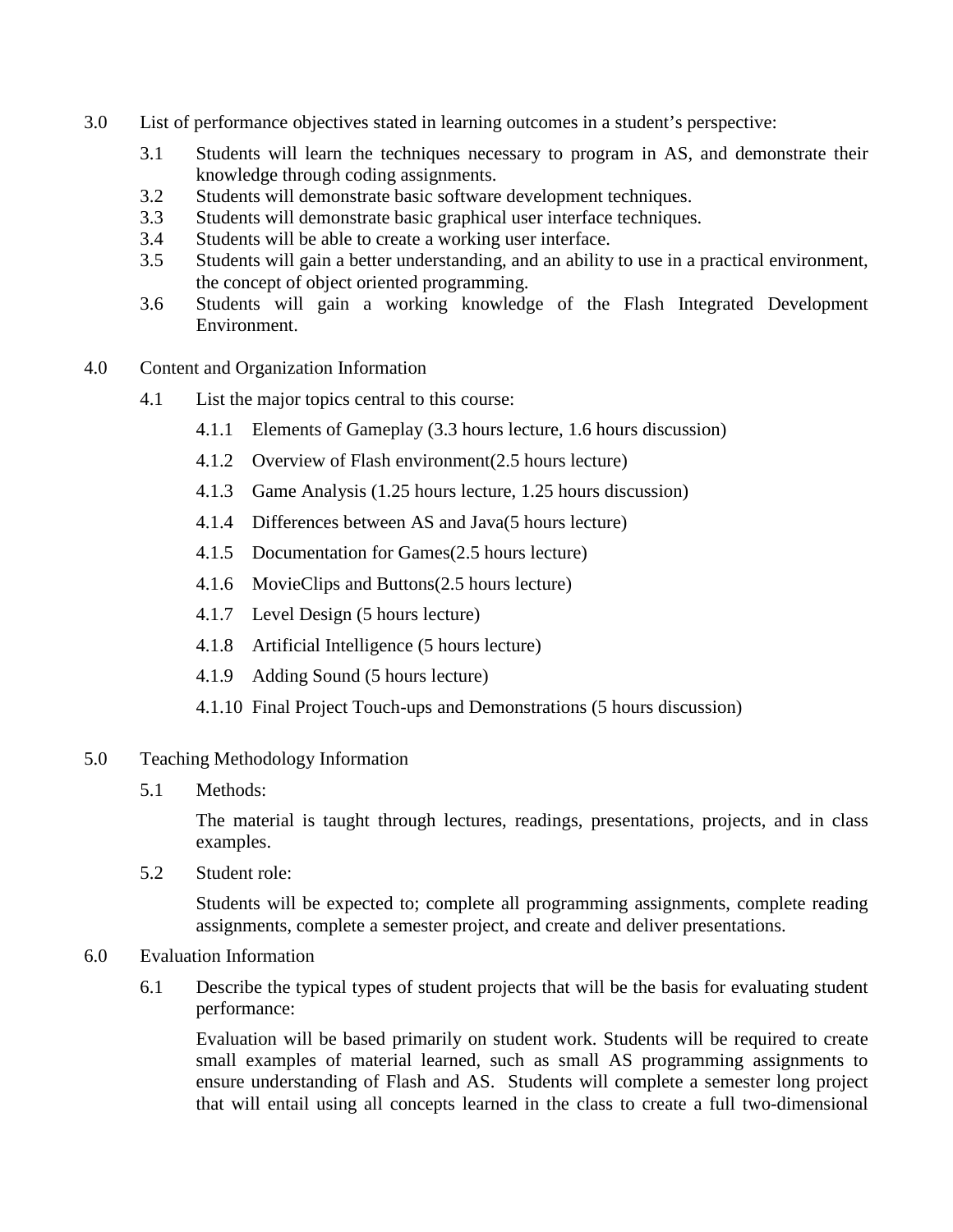game. There will be three written documents which will be the documentation for the game. The AS programming assignments will be geared towards giving them the tools needed to make a 2D game. There will also be several quizzes throughout the semester that cover the required reading material.

6.2 Describe the typical basis for determining the final grade (e.g. weighting of various student projects):

Homework programming assignments: 30%

In-class programming Assignments: 20%

Quizzes: 10%

Final project: 40%

6.3 Grading type:

| Grade | Percent       |           | <b>Grade Percent</b> |
|-------|---------------|-----------|----------------------|
| $A+$  | 98% - 100%    | $C_{+}$   | 76% - 79%            |
| A     | 94% - 97%     | C         | 73% - 75%            |
| $A -$ | $90\% - 93\%$ | $C_{\Xi}$ | 70% - 72%            |
| $B+$  | 87% - 89%     | $D+$      | $66\% - 69\%$        |
| B     | 83% - 86%     | D         | $63\% - 65\%$        |
| $B -$ | 80% - 82%     | D-        | $60\% - 62\%$        |
|       |               | F         | $0\% - 59\%$         |

#### 7.0 Resource Material Information

7.1 Textbooks and/or other required readings used in course:

Text: Rouse, Richard (2004) *Game Design: Theory and Practice*. Sudbury, MA: Jones & Bartlett Publishers

- 7.2 Other student suggested reading materials:
- 7.3 Current bibliography and other resources:

Cartoon Smart (n.d.) Retrieved from:<http://www.cartoonsmart.com/>

- Colayco, Bob (n.d.) So You Wanna Be A: Game Designer. Retrieved from: [http://www.gamespot.com/features/6129276/so-you-wanna-be-a-game](http://www.gamespot.com/features/6129276/so-you-wanna-be-a-game-designer/index.html)[designer/index.html](http://www.gamespot.com/features/6129276/so-you-wanna-be-a-game-designer/index.html)
- Crawford, Chris (1982) *The Art of Computer Game Design*. Online version. Retrieved from <http://library.vancouver.wsu.edu/sites/library.vancouver.wsu.edu/files/ACGD.pdf>
- A Digital Dreamer (2011) Retrieved from: <http://www.adigitaldreamer.com/articles/becomeavideogamedesigner.htm>
- Fulton, Jeff & Fulton, Steve (2010) *Flash Games: Building Interactive Entertainment with ActionScript 3.0*. New York, NY: Springer-Verlag.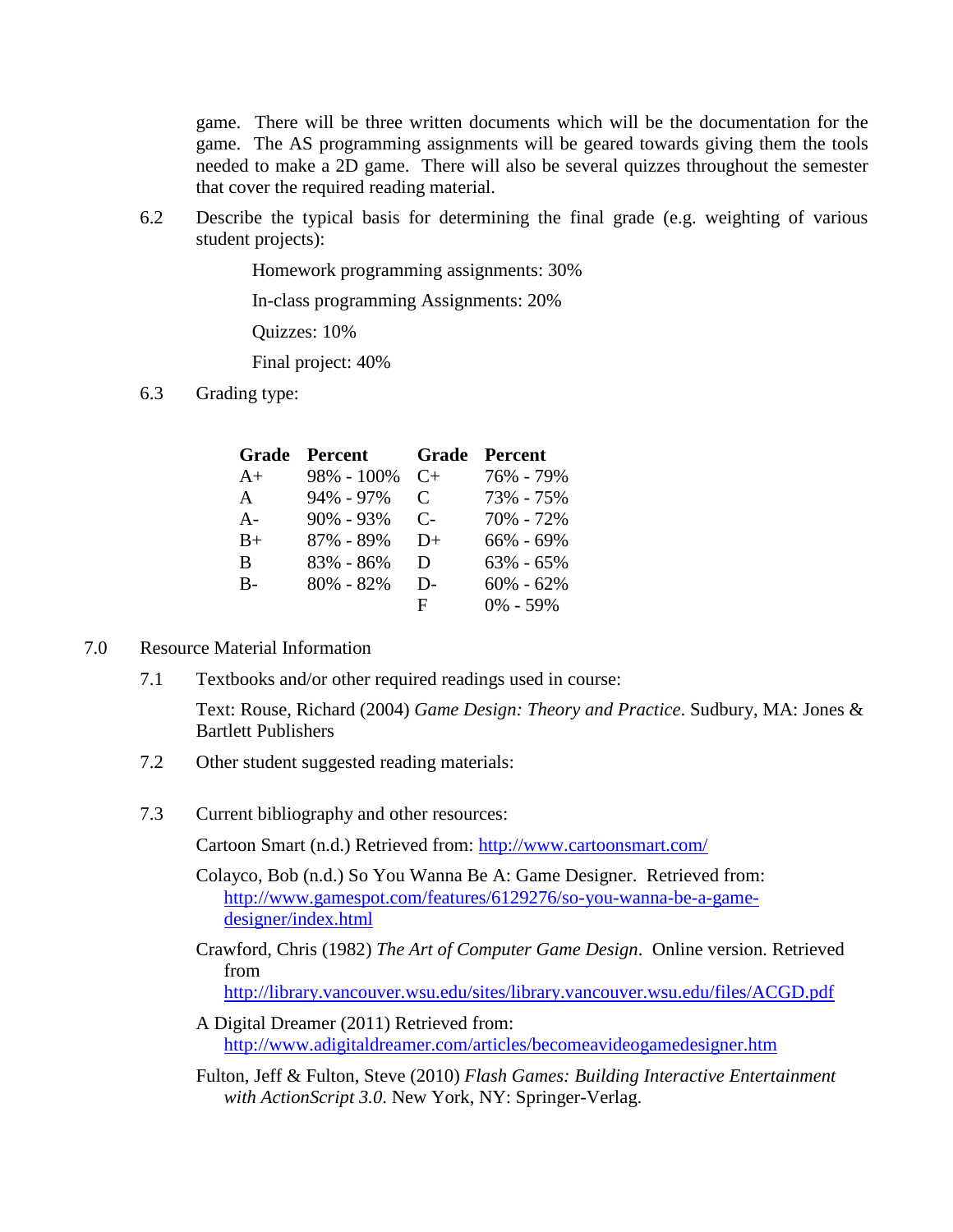Fulton, Jeff & Fulton, Steve (2011) 8bitrocket.com.

Game Career Guide (2011) Retrieved from:<http://www.gamecareerguide.com/index.php>

Jackson, Philip C. Jr. (1985) *Introduction to Artificial Intelligence*. Mineola, NY: Dover.

Rosenzweig, Gary (2008) *ActionScript 3.0 Game Programming University*. Indianapolis, IN: Que.

Schell, Jesse (2008) *The Art of Game Design: A Book of Lenses*. Burlington, MA: Morgan Kaufmann

- 8.0 Other Information:
	- 8.1 Accommodations statement:
	- 8.2 Other:
	- 8.3 Author(s):

Jayson McCune

9.0 Computer Science Accreditation Board (CSAB) Category Content (class time in hours):

| <b>CSAB</b> Category                   | Core | Advanced |
|----------------------------------------|------|----------|
| Data structures                        | 2.5  |          |
| Computer organization and architecture |      |          |
| Algorithms and software design         | 15   | 5.5      |
| Concepts of programming languages      |      |          |

10.0 Oral and Written Communications:

Every student is required to submit at least 3 written reports (not including exams, tests, quizzes, or commented programs) to typically 10 pages and to make 1 oral presentations of typically 15 minutes duration. Include only material that is graded for grammar, spelling, style, and so forth, as well as for technical content, completeness, and accuracy.

11.0 Social and Ethical Issues:

When discussing game creation, acceptable content will be discussed. As well as, proper citation of non-student code.

12.0 Theoretical content:

Please list the types of theoretical material covered, and estimate the time devoted to such coverage.

Most of the lectures will cover the theoretical ideas behind game creation. There will also be a brief covering of theoretical material with the artificial intelligence section.

- 12.1 Elements of Gameplay 1.25 hours
- 12.2 Game Analysis 2.5 hours
- 12.3 Documentation for Games 2.5 hours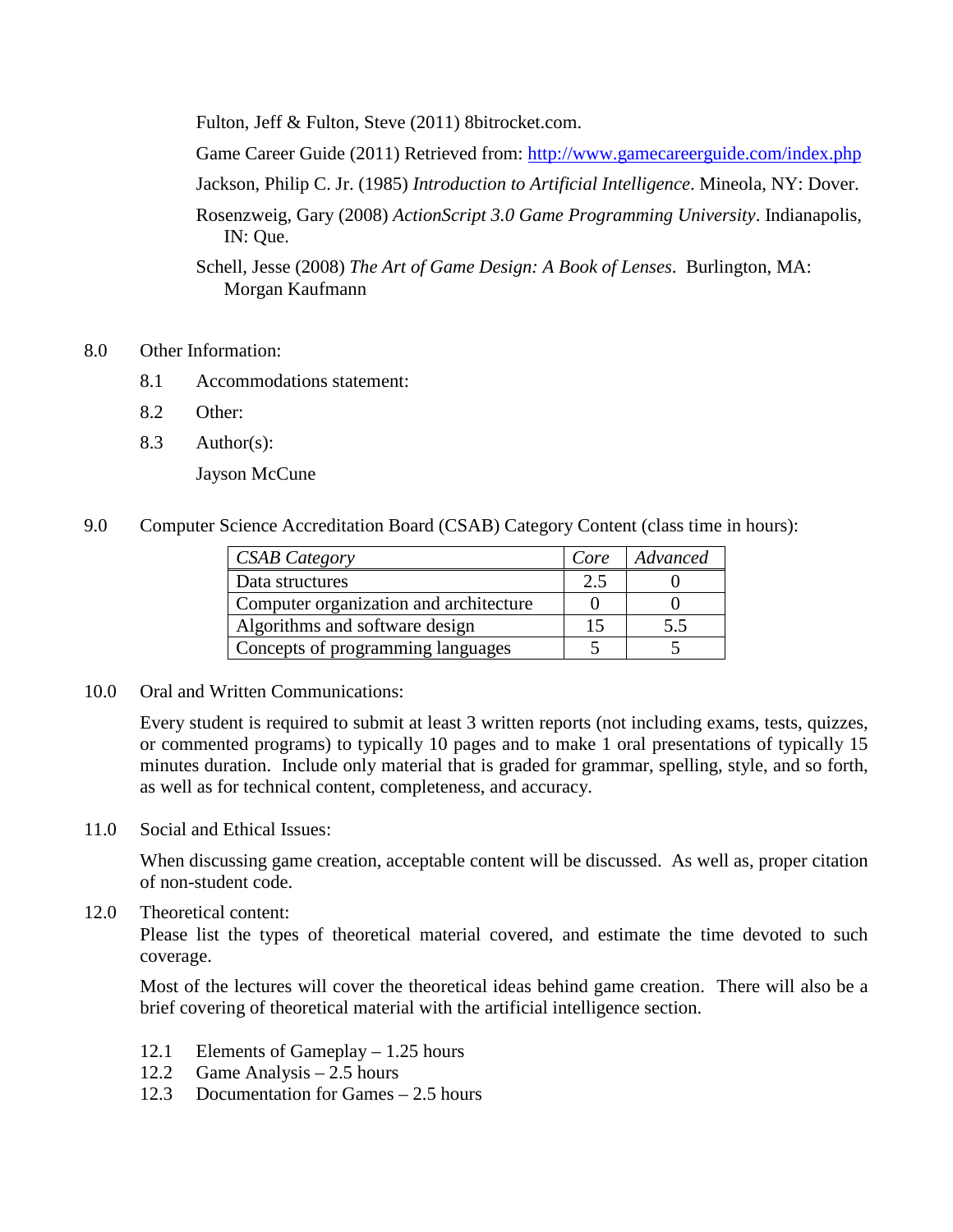- 12.4 Level Design 5 hours
- 12.5 Artificial Intelligence 5 hours
- 13.0 Problem analysis:

Please describe the analysis experiences common to all course sections.

Any kind of coding requires problem analysis. What tools to use to best solve a problem and how to make it efficient. There will also be problem analysis involved in how to implement the ideas that they come up with for their games.

14.0 Solution design:

Please describe the design experiences common to all course sections.

Besides the given assignments with well defined tasks, students will also be required to design and create their own game, on their own.

- 14.1 Making a user interface
- 14.2 Object oriented building of a game
- 14.3 Game documentation specifically the design document
- 14.4 Level design
- 14.5 Creating realistic artificial intelligence
- 14.6 Going from design to finished, working, product

| <b>Date</b> | <b>Change</b>                          | By whom       | <b>Comments</b> |
|-------------|----------------------------------------|---------------|-----------------|
| 08/30/2011  | Moved need for course sentence from    | Jayson        |                 |
|             | $1.3$ to $2.1$ .                       | <b>McCune</b> |                 |
| 08/30/2011  | Changed estimate of number of students | Jayson        |                 |
|             | from 19 to a range between 15-20.      | <b>McCune</b> |                 |
| 08/30/2011  | Added three more reference sources.    | Jayson        |                 |
|             |                                        | <b>McCune</b> |                 |
| 08/30/2011  | Changed the course coordinator to      | Jayson        |                 |
|             | Patrick Cavanaugh.                     | McCune        |                 |
| 08/30/2011  | Changed repeat for credit to No.       | <b>Jayson</b> |                 |
|             |                                        | <b>McCune</b> |                 |
| 08/30/2011  | Changed the weight of student project  | Jayson        |                 |
|             | grading and added quizzes to the       | McCune        |                 |
|             | evaluation section.                    |               |                 |

### **CHANGE HISTORY**